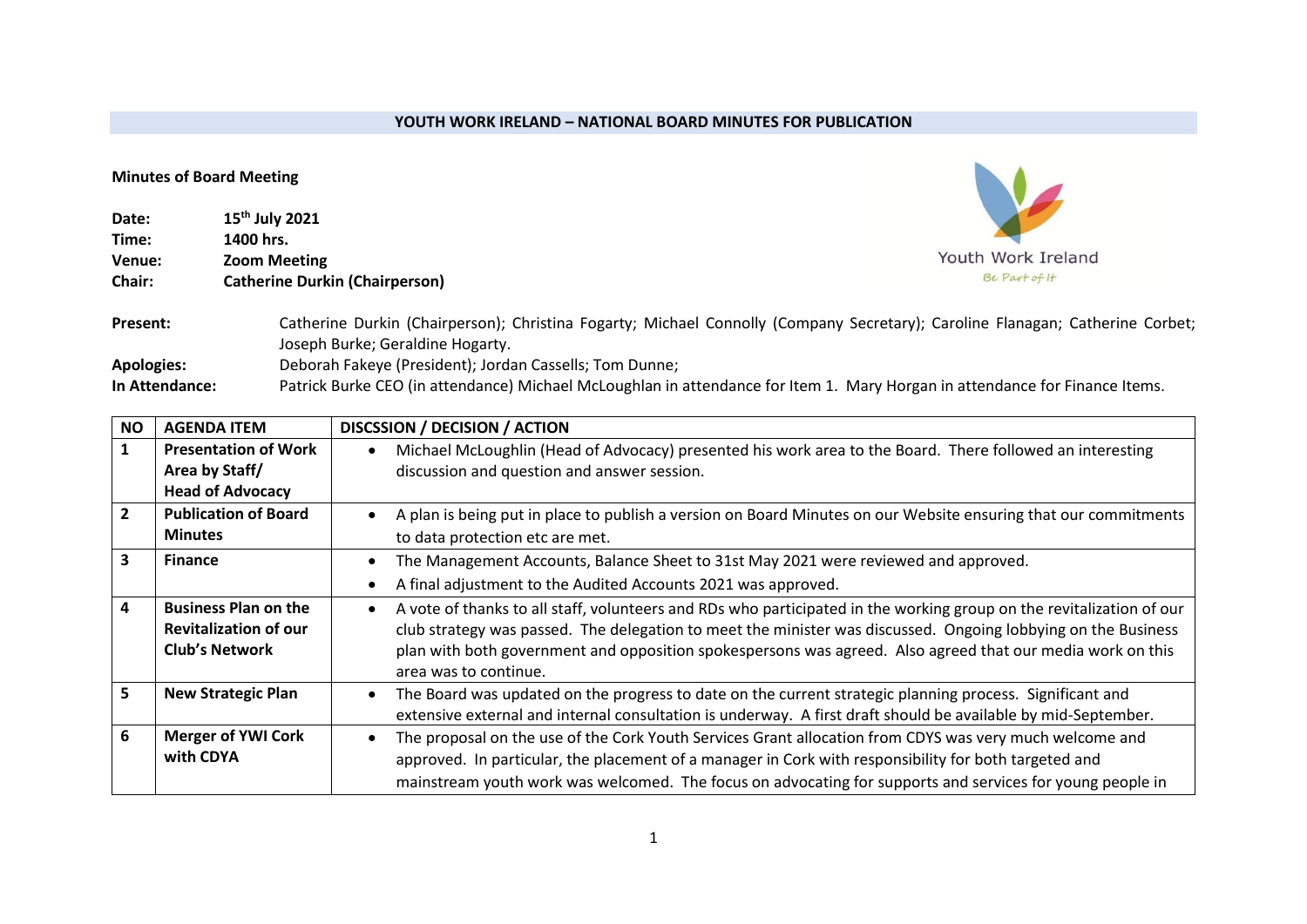|                         |                                                                             | West Cork was very much welcomed. It was agreed that it is really important to see that there is commitment to                                                                                                                                                                                                                                                                                                                                                                                                                                                                                                        |
|-------------------------|-----------------------------------------------------------------------------|-----------------------------------------------------------------------------------------------------------------------------------------------------------------------------------------------------------------------------------------------------------------------------------------------------------------------------------------------------------------------------------------------------------------------------------------------------------------------------------------------------------------------------------------------------------------------------------------------------------------------|
|                         |                                                                             | continuing to support the great LGTBI+ work going into the future.                                                                                                                                                                                                                                                                                                                                                                                                                                                                                                                                                    |
| $\overline{\mathbf{z}}$ | <b>Risk Assessment</b>                                                      | As part of the board rolling assessment of risks (Strategic, Operational, Financial, Reputational) the board focused<br>$\bullet$<br>on reputational risk at today's meeting. The CEO was directed to note the risks identified and the actions<br>identified in order to mitigate these risks. He will update the Risk Management Register and it was be reviewed<br>at the September meeting. Strategic risks will be considered at the next board meeting.                                                                                                                                                         |
| 8                       | Secure delivery of<br><b>Board Documents to</b><br><b>Members</b>           | In order to ensure our IT security and our data protection obligations protected, the board accepted the<br>Definitive Solutions recommendation that Tablets will be purchased, set up and allocated to each board member<br>for their exclusive use while serving on the board. The Tablet will be used solely for YWI business. All meeting<br>agendas and associated documents will from now on be made available to board members through this device.<br>There will not be the possibility of printing from these devices. Furthermore, board members will not be able to<br>forward documents to third parties. |
| 9                       | <b>Development of</b><br><b>Gaelscoil Cholaiste</b><br><b>Mhuire Update</b> | Kevin Blackwell (Architect), joined the meeting to update the Board on the most recent issues in relation to the<br>$\bullet$<br>development of the school adjacent to our building in Dominck St. The Chair reported that following a meeting<br>with our professional team this week, the most recent proposals from the DOE regarding our air vent are under<br>consideration.                                                                                                                                                                                                                                     |
| 10                      | Following up on the<br><b>AGM</b>                                           | The following motion was agreed at the recent AGM (Annual General Meeting): The Board of Youth Work Ireland<br>$\bullet$<br>Meath request that the Board of Youth Work Ireland consider a review of the calculation of annual Membership<br>bands. Following consideration of the motion at the F&GP, it is proposed that the review is carried out by the<br>F&GP and is externally reviewed by the CEO of NYCI. The final review will then be presented to the Board at the<br>November meeting. The proposal from the F&GP was approved.                                                                           |
| 11                      | <b>Updates form Board</b><br>Sub-groups                                     | The Chairs of Board sub groups gave an update on their work plan to the Board                                                                                                                                                                                                                                                                                                                                                                                                                                                                                                                                         |
| 12                      | Following up on the<br><b>AGM 2021</b>                                      | Following the recent AGM, the board approved the Chairs and Memberships of the Board Subgroups for 2021-<br>2021.                                                                                                                                                                                                                                                                                                                                                                                                                                                                                                     |
| 13                      | <b>Appointment of</b><br><b>Treasurer</b>                                   | The Chair thanked Catherine Corbett for her willingness to be nominated for the role of Treasurer in the<br>organisation. Her nomination was unanimously accepted.                                                                                                                                                                                                                                                                                                                                                                                                                                                    |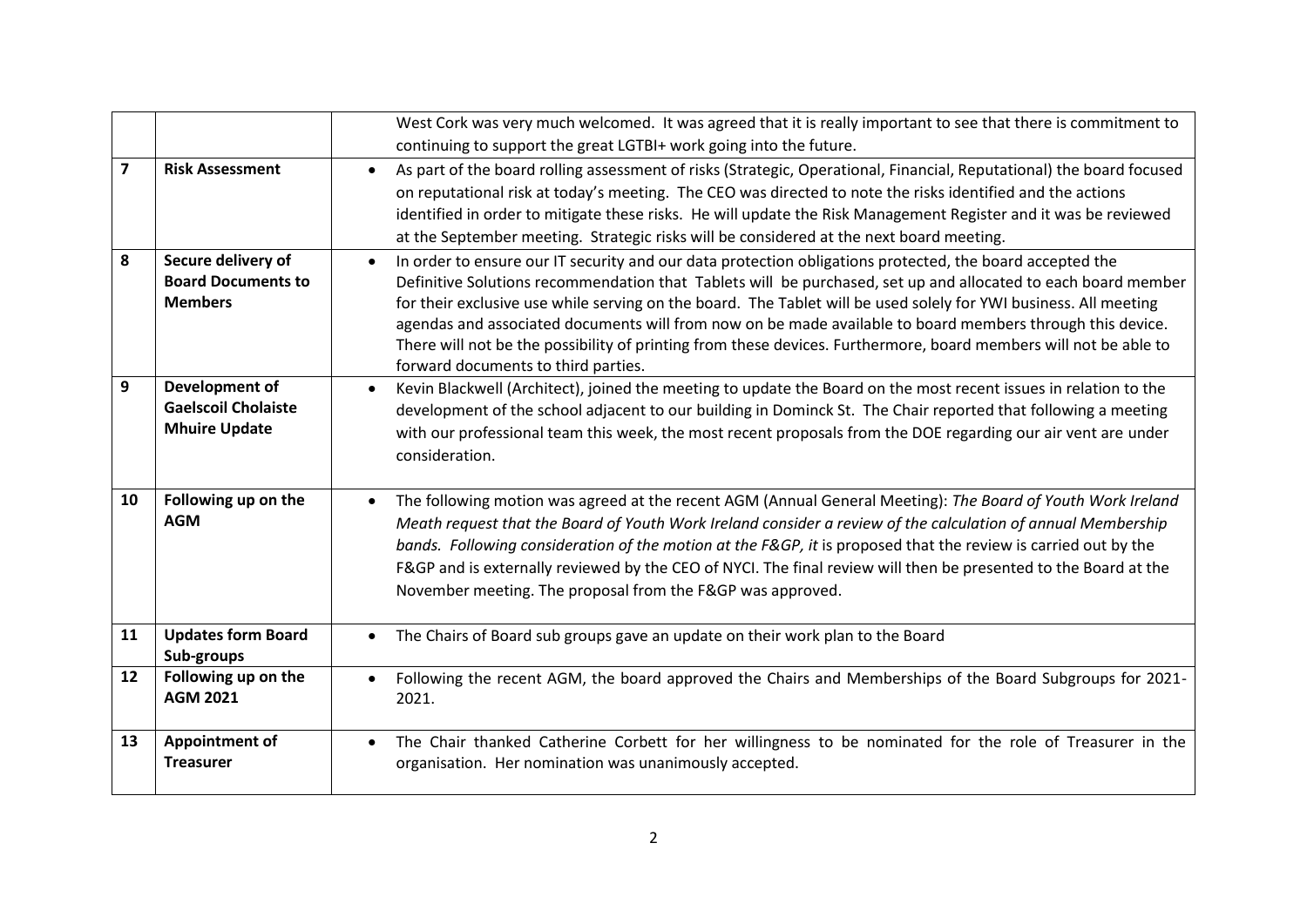| <b>Staff Climate Audit</b> | The CEO reported that he and Paul had met to progress the actions outlined in the Staff Climate Audit recently<br>and had reported to a meeting of the Oversight Group. The implementation work continues and will be reviewed<br>by the oversight group again in the autumn. |
|----------------------------|-------------------------------------------------------------------------------------------------------------------------------------------------------------------------------------------------------------------------------------------------------------------------------|
| <b>Next Meetings:</b>      | Thursday $2^{nd}$ September 2.00pm – 4.00pm                                                                                                                                                                                                                                   |

13 current Members: Quorum is 50% +1 which is 7 Members present.

|                         |                     | Code of                 | <b>Trustee</b>  | 28           | 18 Feb       | 4 March         | 15                      | 5 May           | 5 <sup>th</sup> May | 3rd June       | 8 <sup>th</sup> July | 15 <sup>th</sup> July   |                  | $2nd$ Sep      |
|-------------------------|---------------------|-------------------------|-----------------|--------------|--------------|-----------------|-------------------------|-----------------|---------------------|----------------|----------------------|-------------------------|------------------|----------------|
|                         |                     | <b>Conduct</b>          | <b>Register</b> | Jan          |              | <b>Training</b> | <b>April</b>            | <b>Training</b> | <b>Board</b>        | <b>Board</b>   | <b>Consultation</b>  | <b>Board</b>            |                  | <b>Board</b>   |
|                         |                     | <b>Signed</b>           | of              |              |              |                 |                         |                 | <b>Meeting</b>      | <b>Meeting</b> | on Strategic         | <b>Meeting</b>          | <b>Induction</b> | <b>Meeting</b> |
|                         |                     |                         | Interest        |              |              |                 |                         |                 |                     |                | <b>Plam</b>          |                         | of New           |                |
|                         |                     |                         |                 |              |              |                 |                         |                 |                     |                |                      |                         | <b>Members</b>   |                |
| $\mathbf{1}$            | John Byrne          | $\checkmark$            |                 | $\checkmark$ | <b>Apols</b> | $\checkmark$    | Apol                    | $\checkmark$    | $\checkmark$        | $\checkmark$   | $\checkmark$         | Apol                    |                  |                |
| $\overline{2}$          | Jordan              | $\overline{\checkmark}$ |                 | $\checkmark$ | ✓            | $\checkmark$    | ✓                       | <b>Apol</b>     | Apol                | Apol           | $\checkmark$         | Apol                    |                  |                |
|                         | <b>Cassells</b>     |                         |                 |              |              |                 |                         |                 |                     |                |                      |                         |                  |                |
| $\overline{\mathbf{3}}$ | <b>Michael</b>      | $\checkmark$            |                 | ✔            |              | $\checkmark$    | $\checkmark$            | $\checkmark$    | $\checkmark$        | ✓              | ✓                    | $\overline{\checkmark}$ |                  |                |
|                         | <b>Connolly</b>     |                         |                 |              |              |                 |                         |                 |                     |                |                      |                         |                  |                |
| 4                       | <b>Tom Dunne</b>    | $\checkmark$            |                 | $\checkmark$ |              | $\checkmark$    | ✔                       | $\checkmark$    | $\checkmark$        | $\checkmark$   | $\checkmark$         | Apol                    |                  |                |
| 5                       | <b>Catherine</b>    | $\overline{\checkmark}$ |                 | $\checkmark$ |              | $\checkmark$    | ✓                       | $\sqrt{}$       | $\checkmark$        | ✓              | $\checkmark$         | $\overline{\checkmark}$ |                  |                |
|                         | <b>Durkin</b>       |                         |                 |              |              |                 |                         |                 |                     |                |                      |                         |                  |                |
| 6                       | <b>Deborah</b>      | $\blacklozenge$         |                 | $\checkmark$ | $\checkmark$ | <b>Apols</b>    | $\overline{\mathbf{v}}$ | <b>Apol</b>     | <b>Apol</b>         | Apol           | <b>Apol</b>          | Apol                    |                  |                |
|                         | Fakeye              |                         |                 |              |              |                 |                         |                 |                     |                |                      |                         |                  |                |
| $\overline{7}$          | <b>Caroline</b>     | $\sqrt{}$               |                 | $\checkmark$ |              | $\checkmark$    | Apol                    | <b>Apol</b>     | Apol                | Apol           | $\checkmark$         | $\checkmark$            |                  |                |
|                         | Flanagan            |                         |                 |              |              |                 |                         |                 |                     |                |                      |                         |                  |                |
| 8                       | Christina           | $\checkmark$            |                 | $\checkmark$ | $\checkmark$ | $\checkmark$    | Apol                    | $\checkmark$    | $\checkmark$        | $\checkmark$   | $\checkmark$         | $\checkmark$            |                  |                |
|                         | <b>Fogarty</b>      |                         |                 |              |              |                 |                         |                 |                     |                |                      |                         |                  |                |
| 9                       | <b>Paul Keating</b> | $\checkmark$            |                 | ✓            |              | $\checkmark$    | ✔                       | $\checkmark$    | $\checkmark$        | ✓              | $\checkmark$         | Apol                    |                  |                |